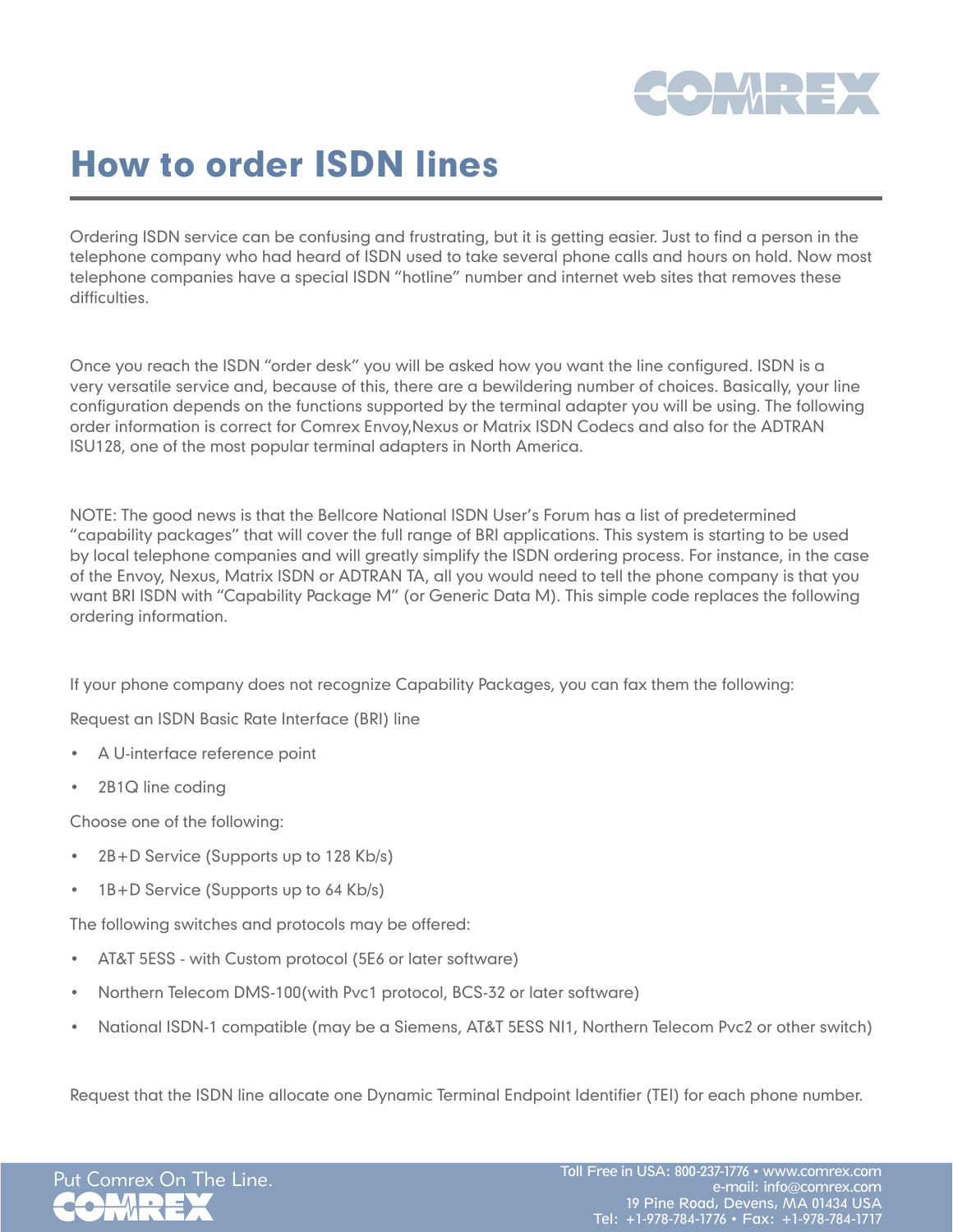

# With an AT&T 5ESS Custom Switch

With an AT&T 5ESS switch most telephone companies provide the option of Point-to-Point (one telephone number which operates both B-channels) or Point-to-Multipoint (two telephone numbers and two SPIDs or Service Profile IDentifiers - one for each "B" channel). Point-to-Point service can complicate certain applications. For example, if you have two codecs attached to one terminal adapter that need to be able to receive calls independently, you are probably better off with Point-to-Multipoint service. Point-to-Multipoint can be trickier to set up, so if you only plan to use one codec (either on one or both channels), Point-to-Point may prove easier for you.

## Request the following features

| <b>FEATURE</b>                | <b>VALUE</b>                          |
|-------------------------------|---------------------------------------|
| <b>B1 Service</b>             | OnDemand (DMD)                        |
| <b>B2 Service</b>             | OnDemand (DMD) if 2B+D                |
| Data Line Class               | Point-to-Point or Point-to-Multipoint |
| Maximum B Channels            | 2 if $2B + D$ , 1 if $1B + D$         |
| <b>Circuit Switched Voice</b> |                                       |
| (CSV) Bearer Channel          | Any                                   |
| Number of CSV calls           | 1                                     |
| Circuit Switched Data -       |                                       |
| (CSD) Bearer Channels         | Any                                   |
| Number of CSD calls           | 2 if $2B + D$ , 1 if $1B + D$         |
| <b>Terminal Type</b>          | Type A                                |

## Turn the following features OFF

- • Packet Mode Data
- **Multiline Hunt Groups**
- • Multiple Call Appearances
- • Electronic Key Telephone Sets (EKTS)
- • Shared Dictionary Numbers
- • Accept Special Type of Number
- Intercom Groups